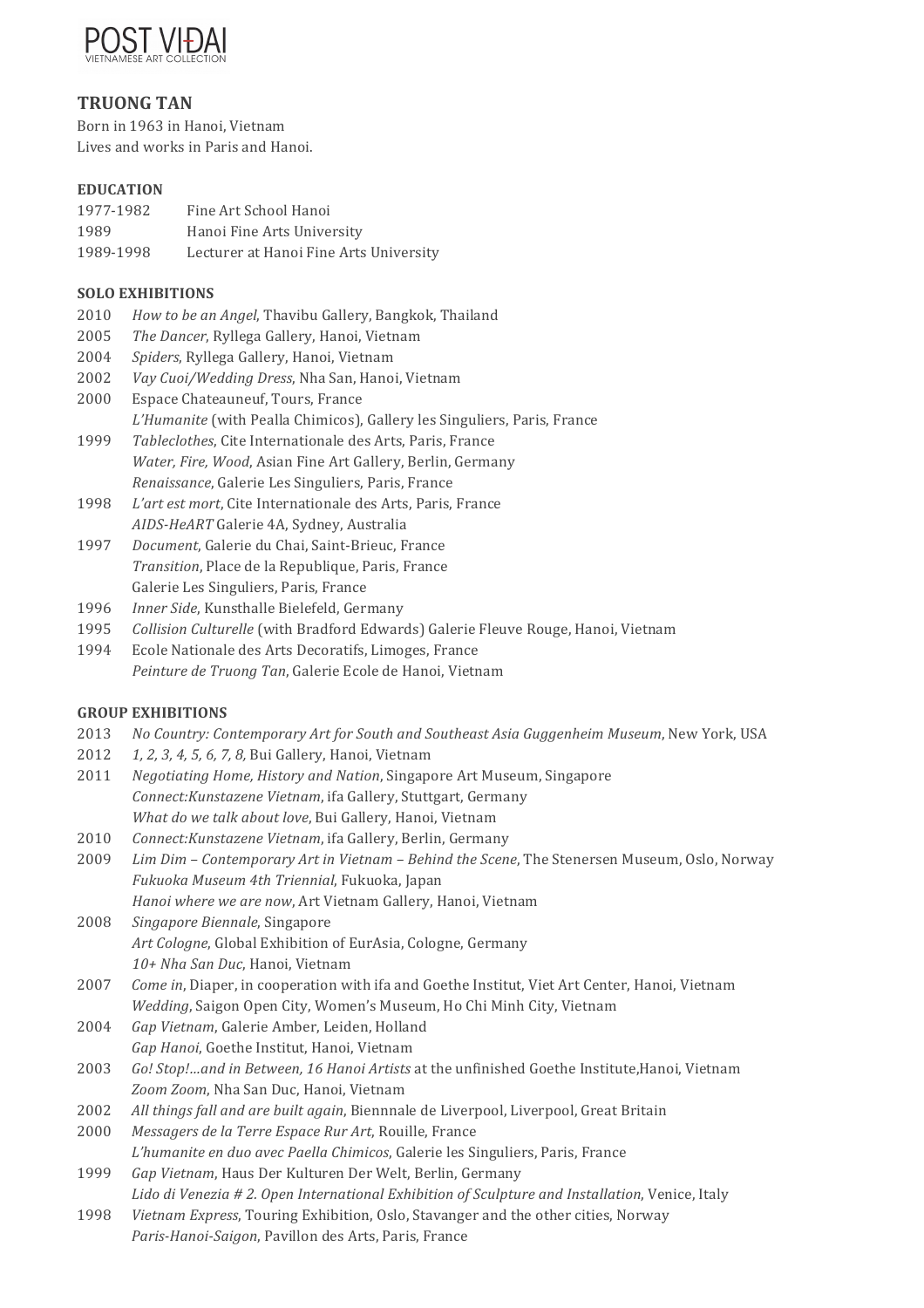

Art in Freedom, Museum Boijmans Van Beuningen, Rotterdam, Holland *Above and Beyond*, Pacific Bridge Gallery, Oakland, California

- 1997 New Vietnamese Painting, The Siam Society, Bangkok, Thailand *Die anderen Modernen*, Haus der Kulturen der Welt, Berlin, Germany *Peintres du Vietnam*, Musee de l'Histoire et de l'Art, Saint-Brieuc, France
- 1996 Lack Erde Steine, Museum fur Lackkunst, Munster, Germany *International Container Art Project: Container 96*, Copenhagen, Denmark *Vietnamese Art after Doi Moi*, Fujita Art Museum, Tokyo, Japan *Black and White*, Salon Natasha, Hanoi, Vietnam
- 1995 Six contemporary Artists in Vietnam, Portside Gallery, Yokohama, Japan *Vietnam Arts*, Itoyama Gallery, Tokyo *Music*, Salon Natasha, Hanoi, Vietnam *Composition Movement, Immobility*, Alliance Francaise, Hanoi, Vietnam *Sicherheitsabstand*, Kunsthalle Bielefeld, Bielefeld, Germany *Icons of your time*, Salon Natasha, Hanoi, Vietnam *Khoang cach an toan*, The Substation, Singapore
- 1994 *Asia Art Fair*, Galerie Fleuve Rouge, Hong Kong *Red and Yellow*, Salon Natasha, Hanoi, Vietnam Zeitgenossische Malerei in Vietnam, Goethe Institut, Frankfort, Germany *Avant-garde Salle d'Exposition Nationale* 29 Hang Bai, Hanoi, Vietnam *A Silent New History*, Exhibition Space of Artists Association, HoChi Minh City,Vietnam
- 1993 *Living Lacquer*, Alliance Francaise, Hanoi, Vietnam
- 1992 Fondation Franco-Vietnamienne, Ecole des Beaux Arts, Hanoi, Vietnam
- 1985-90 Vietnam National Exhibition, Exhibition Center Van Ho, Hanoi, Vietnam

#### **PERFORMANCES**

- 2010 IN-act-Project, Nha San Phuoc, Ha Tay, Vietnam
- 2008 Ryllega Berlin, Glaspavillon an der Volksbuhne Berlin, Berlin, Germany
- 2007 Man from the Future (in cooperation with Duong Tuong), Public Space, Saigon, Vietnam
- 2004 Lim Dim, Performance Art Project, Hanoi, Vietnam
- Circle II, Nha San Anh Khanh, Hanoi, Vietnam
- 2003 Meeting, (in cooperation with Nguyen Manh Hung) Goethe Institut, Hanoi, Vietnam
- 2002 Waiting the Husband, Nha San Duc, Hanoi, Vietnam
- Green Man, Liverpool Biennale, Liverpool, Great Britain
- 2001 Silver Man, Nha San Duc, Hanoi, Vietnam Pollution, Nha San Duc, Hanoi, Vietnam
- 2000 Green Man, Nha San Duc, Hanoi, Vietnam
- 1997 Flowers, Siam Society Gallery, Bangkok, Thailand Van Nghe, Film and Theatre School of Hanoi, Hanoi, Vietnam I start everything by Nothing, ZiF Bielefeld, Bielefeld, Germany
- 1996 About Freedom, German School, Singapore Artists-Life-Art, Stadelschule Frankfurt, Frankfurt, Germany My Time, Kunsthalle Bielefeld, Bielefeld, Germany Inside, International Container Art Project 96, Copenhagen, Denmark Army, Mong Cai Beach, Mong Cai, Vietnam Past and Future (with Nguyen Van Cuong, Exhibition Space 29 Hang Bai, Hanoi, Vietnam Water Buffalo (with Nguyen Quang Huy), Moc Chau, Vietnam Conversation, First District Private Space, Ho Chi Minh City, Vietnam Tourist, Cholon (private space), Ho Chi Minh City, Vietnam
- 1995 Me and Come In, Hang Chuoi (private space) Hanoi, Vietnam Circle, Tam Dao (public space), Tam Dao, Vietnam Anything can happen between now and then (in cooperation with Amanda Hang and students), University of Fine Arts, Hanoi, Vietnam